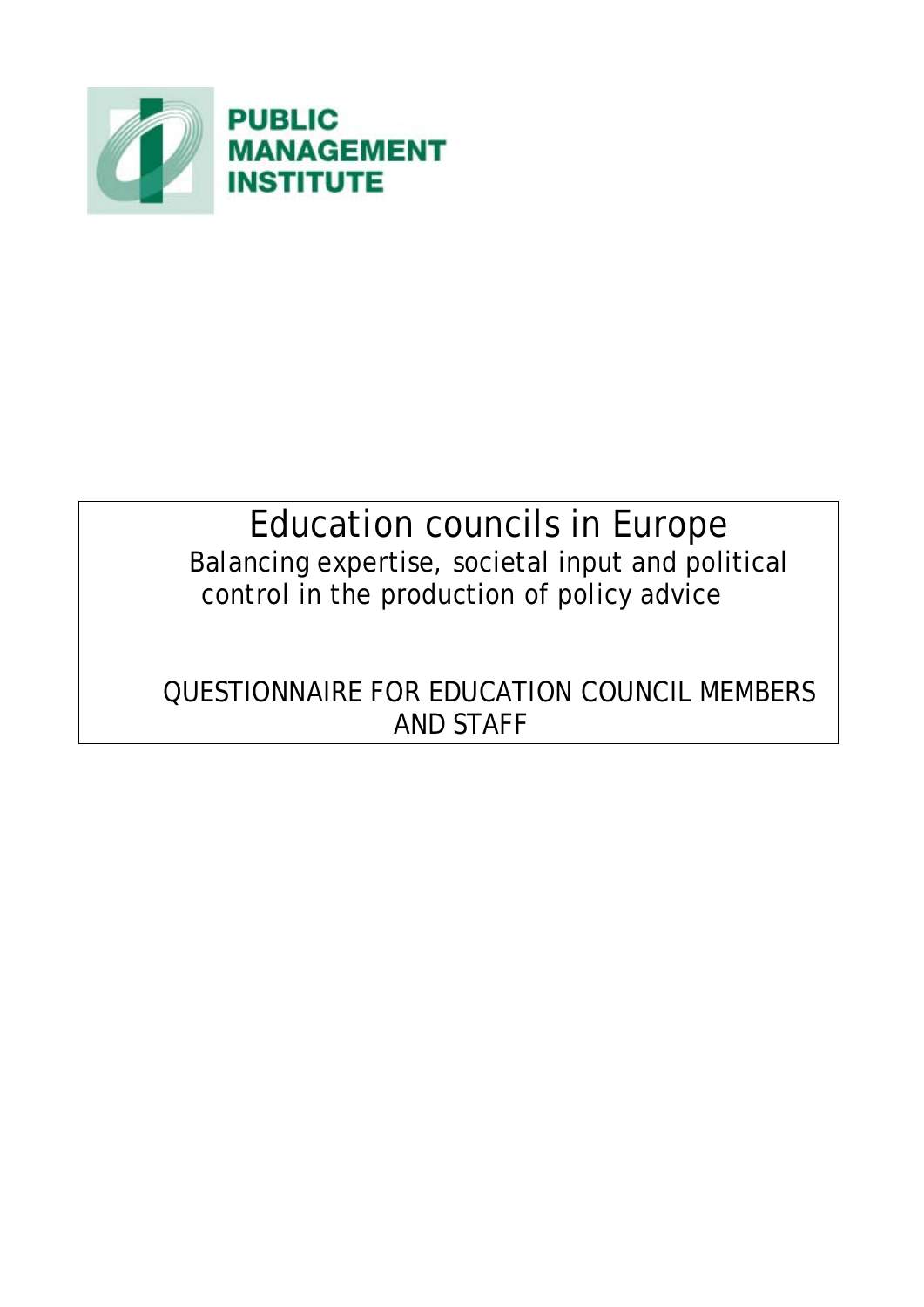#### **> 1.1. Introduction to the questionnaire**

The questionnaire can be used by the secretariat and members of councils to evaluate and improve their advisory process. The questions are based on normative insights from the literature on participation arrangements. They follow the threefold structure of the advisory process: input, throughput, and output phases. The results of the questionnaire can be used to discern strong and weak point of the operation of advisory councils and to determine action points for improvement. Recurrent questionnaires can also contribute to assessing developments over time.

#### **Input stage**

- a. The first two concepts pertain to *inclusiveness* and representativeness. Inclusiveness points at the presence of all stakeholders; *representativeness* includes the notion of mandates from societal organisations.
- b. The *workload* of members is also addressed by the questionnaire

#### **Throughput stage**

The questions pertain to 10 concepts:

- c. The first set of questions deal with features of interaction within the advisory process. These are important for assessing the actual participation of members in the advisory process. Questions pertain to *depth of content* of interaction between member; the extent to which interaction contributes to *consensus*; the degree of *knowledge and information* of members; the extent to which members *participate on equal grounds*; the degree of *commitment* to the advisory process.
- d. A second set comprises questions on more technical aspects of the advisory process: the way in which the process is *managed*; the degree of *transparency*; and the *progress* of the advisory process.
- e. A third set of questions under the throughput stage pertain to feedback following the conclusion of the advisory process: *feedback* to the rank and file; *after care and communication* to rank and file, society and media.

#### **Output stage**

- f. As to the quality of advisory product, the questions pertain to *readibility*; *understandability*; the quality of *argumentation*; *support*.
- g. Also included are questions on four types of utilisation of advisory products to get a broad picture of the types and extent of utilisation by policy-makers and societal actors, as perceived by members of the advisory councils.

#### **General context**

The final part of the questionnaire focuses on features of the general policy context, which may impact both on the operation and outputs of advisory councils.

- h. The *response time* granted for the production of advice.
- i. Two features of commitment of policy-makers: *timing of the request* for advice; *susceptibility* of policy-makers.
- j. The degree of *feedback* and *accountability* of policy-makers after advisory products are transmitted.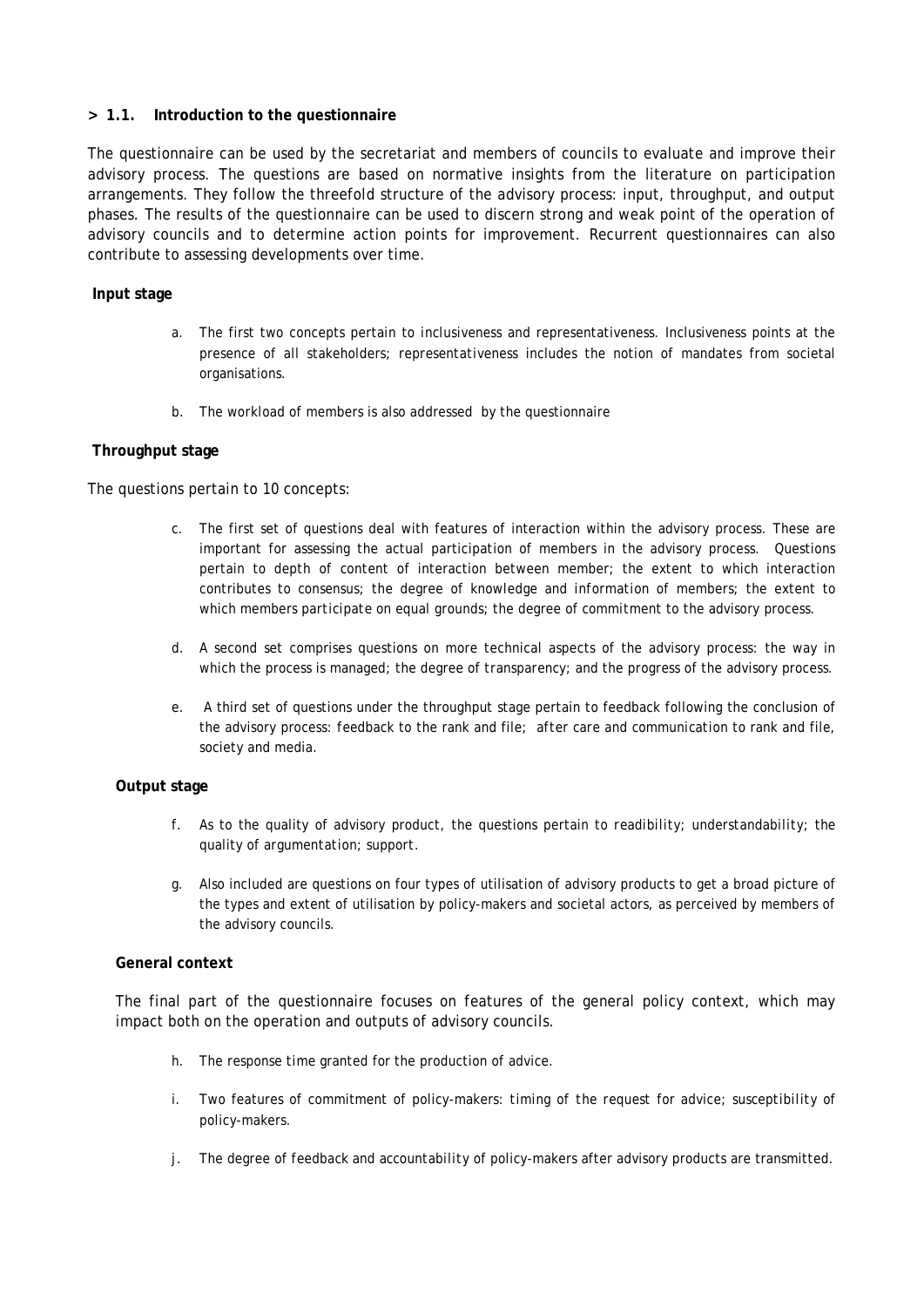## **Part 1. INPUT STAGE**

## **Q 1. Inclusion and representation:** Stakeholder involvement in the council.

| Level of agreement                                                     | <b>Strongly</b><br>disagree | $\overline{2}$<br><b>Disagree</b> | Somewhat<br>disagree | <b>Neither</b><br>agree nor<br>disagree | <b>Somewhat</b><br>agree | 6<br>Agree | <b>Strongly</b><br>agree |
|------------------------------------------------------------------------|-----------------------------|-----------------------------------|----------------------|-----------------------------------------|--------------------------|------------|--------------------------|
| a. All stakeholder groups are<br>represented in our council.           |                             | $\overline{2}$                    | 3                    | $\overline{4}$                          |                          | 6          |                          |
| b. Stakeholder representatives in our<br>council have a clear mandate. |                             | $\overline{2}$                    | 3                    | $\overline{4}$                          | 5                        | 6          |                          |

### **Q 2. Council workload**

|    |                                                                | <b>Strongly</b><br>disagree | <b>Disagree</b>        | Somewhat<br>disagree | <b>Neither</b><br>agree nor<br>disagree | <b>Somewhat</b><br>agree | 6<br>Agree | <b>Strongly</b><br>agree |
|----|----------------------------------------------------------------|-----------------------------|------------------------|----------------------|-----------------------------------------|--------------------------|------------|--------------------------|
| a. | The council receives too many<br>requests for advice.          |                             | C                      | 3                    | 4                                       | 5                        | 6          |                          |
| b. | The council delivers too many<br>advice on its own initiative. |                             | $\mathcal{D}_{\alpha}$ | 3                    |                                         |                          | 6          |                          |
|    | c. There are too many council<br>meetings.                     |                             | C                      | 3                    | 4                                       |                          | 6          |                          |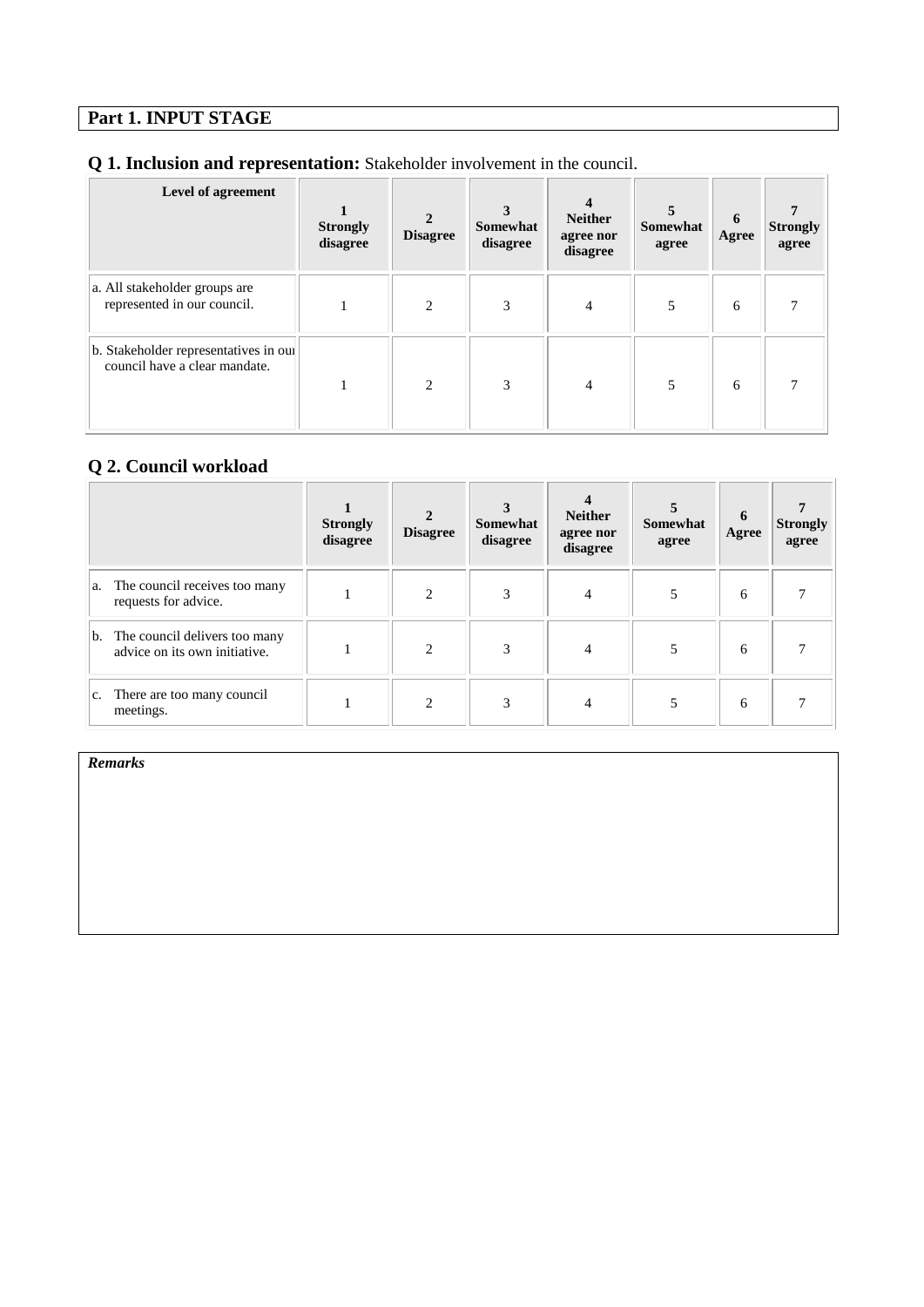## **PART 2. THROUGHPUT STAGE**

# **Q 3. The advisory process in the council.**

Characteristics of the **interaction** during the advisory process.

|                |                                                                                   | <b>Strongly</b><br>disagree | 2<br><b>Disagree</b> | 3<br>Somewhat<br>disagree | <b>Neither</b><br>agree nor<br>disagree | <b>Somewhat</b><br>agree | 6<br>Agree | <b>Strongly</b><br>agree |
|----------------|-----------------------------------------------------------------------------------|-----------------------------|----------------------|---------------------------|-----------------------------------------|--------------------------|------------|--------------------------|
| la.            | The interactions between council<br>members are sufficiently<br>substantive.      | 1                           | $\overline{c}$       | 3                         | 4                                       | 5                        | 6          |                          |
| b.             | The interactions between council<br>members supports development<br>of consensus. |                             | $\overline{2}$       | 3                         | 4                                       | 5                        | 6          |                          |
| C <sub>1</sub> | I have sufficient information<br>to participate in the advisory<br>process.       | 1                           | $\overline{c}$       | 3                         | 4                                       | 5                        | 6          |                          |
| d.             | All council members equally<br>contribute during the advisory<br>process.         |                             | $\overline{2}$       | 3                         | $\overline{4}$                          | 5                        | 6          | 7                        |
| e.             | I feel strongly involved in the<br>advisory process.                              |                             | $\overline{c}$       | 3                         | 4                                       | 5                        | 6          |                          |

### The **organisation** of the advisory process.

|    |                                              | <b>Strongly</b><br>disagree | $\mathbf{2}$<br><b>Disagree</b> | <b>Somewhat</b><br>disagree | <b>Neither</b><br>agree nor<br>disagree | Somewhat<br>agree | 6<br>Agree | <b>Strongly</b><br>agree |
|----|----------------------------------------------|-----------------------------|---------------------------------|-----------------------------|-----------------------------------------|-------------------|------------|--------------------------|
| f. | The advisory process is well<br>managed.     |                             | $\overline{c}$                  | 3                           | $\overline{4}$                          | 5                 | 6          |                          |
| g. | The advisory process is<br>transparent.      |                             | $\overline{2}$                  | 3                           | $\overline{4}$                          | 5                 | 6          |                          |
| h. | The advisory process takes too<br>much time. |                             | $\overline{c}$                  | 3                           | $\overline{4}$                          |                   | 6          |                          |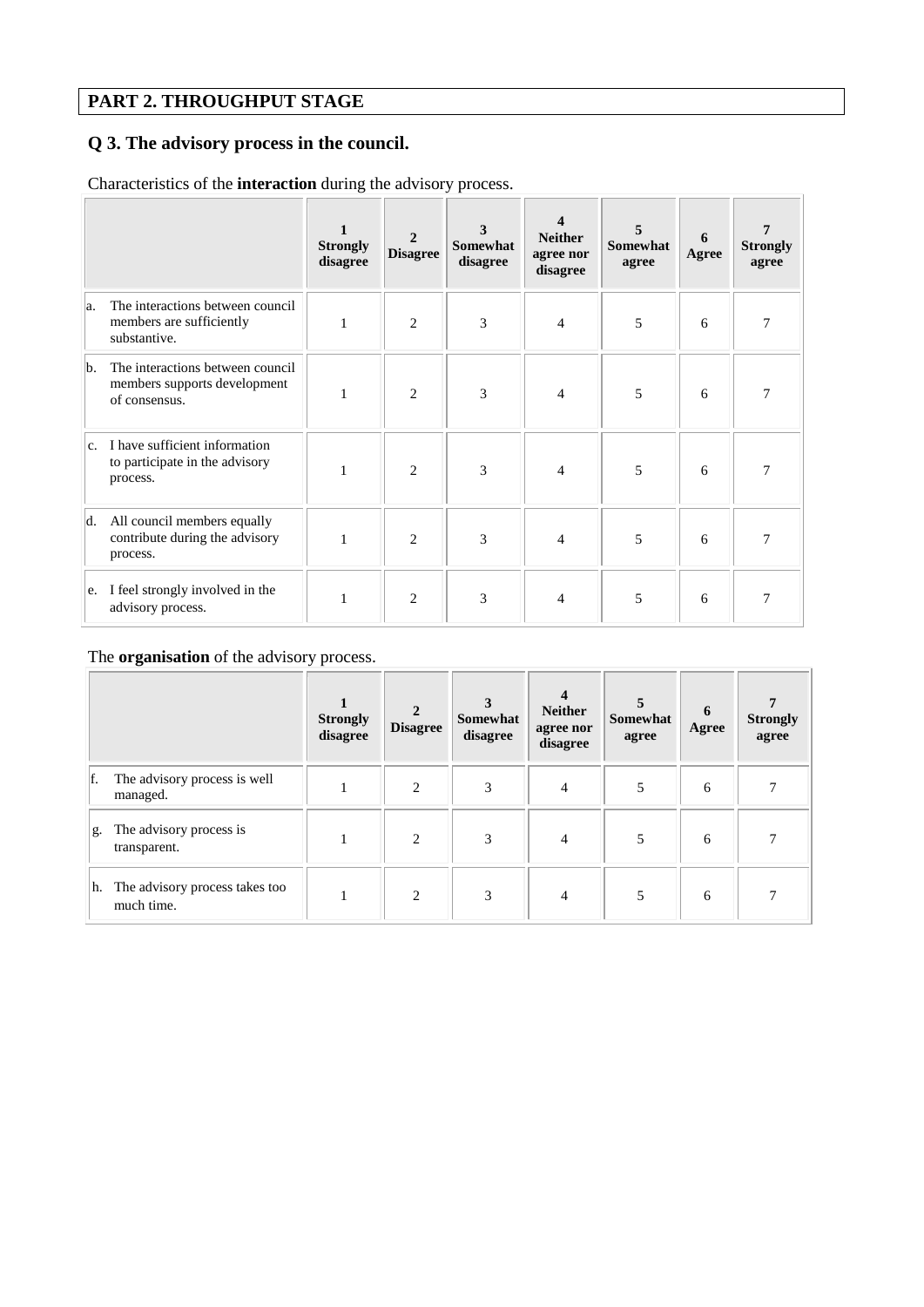# **Q 4. "After care" and communication:** council visibility

|               |                                                                                        | <b>Strongly</b><br>disagree | $\overline{2}$<br><b>Disagree</b> | 3<br><b>Somewhat</b><br>disagree | <b>Neither</b><br>agree nor<br>disagree | Somewhat<br>agree | 6<br>Agree | <b>Strongly agree</b> |
|---------------|----------------------------------------------------------------------------------------|-----------------------------|-----------------------------------|----------------------------------|-----------------------------------------|-------------------|------------|-----------------------|
| a.            | The members' organisations are<br>sufficiently informed about the<br>advice developed. |                             | 2                                 | 3                                | $\overline{4}$                          | 5                 | 6          |                       |
| b.            | The council is sufficiently<br>visible for the members'<br>organisations.              |                             | $\overline{2}$                    | 3                                | 4                                       | 5                 | 6          |                       |
| $ c_{\cdot} $ | The council is sufficiently<br>visible in the media and in the<br>field of education.  |                             | $\overline{c}$                    | 3                                | 4                                       | 5                 | 6          | 7                     |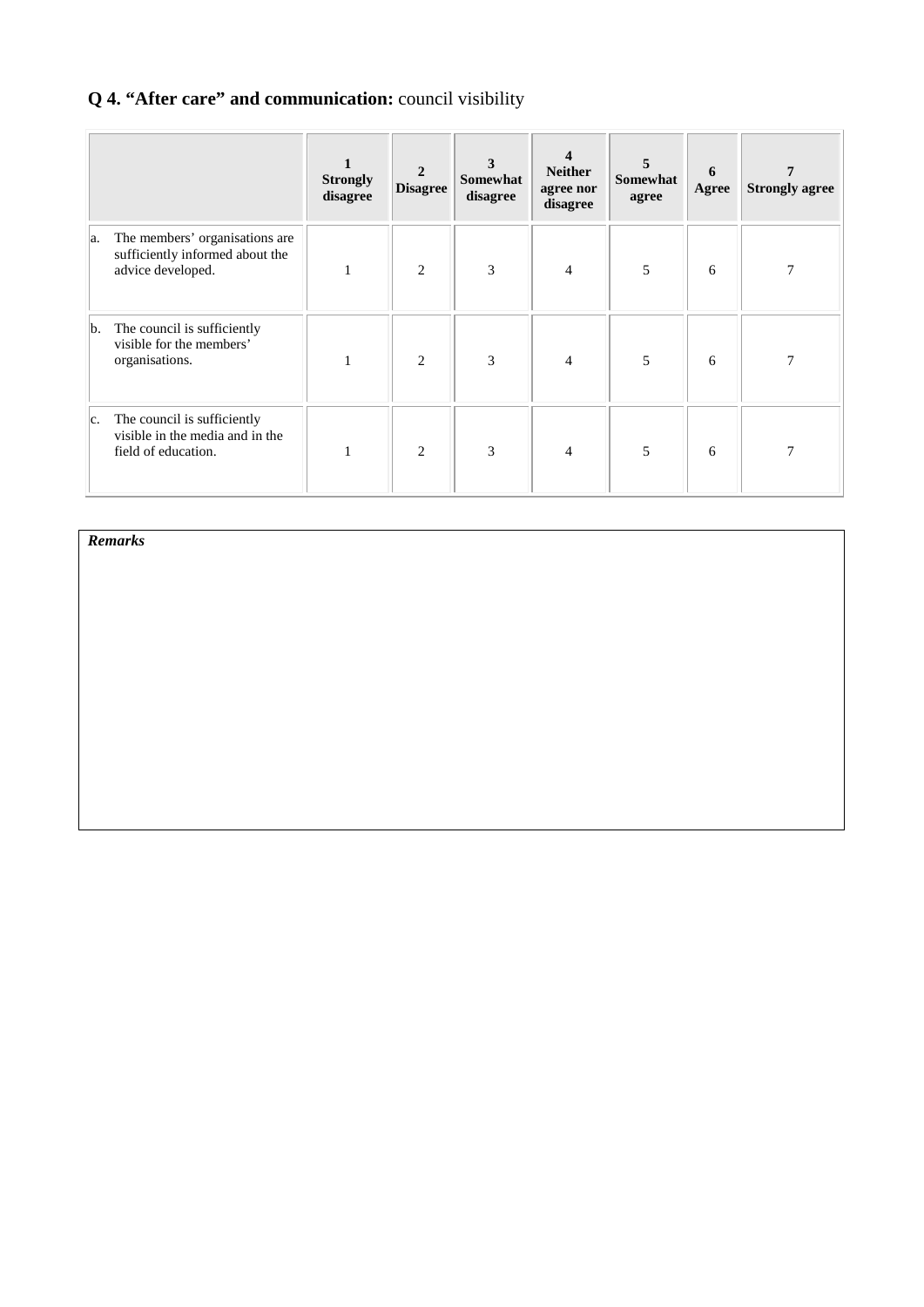# **Deel 3. OUTPUT STAGE**

## **Q 5. Quality of the advice**

|                                                                                                | <b>Strongly</b><br>disagree | $\overline{2}$<br><b>Disagree</b> | <b>Somewhat</b><br>disagree | <b>Neither</b><br>agree nor<br>disagree | 5<br>Somewhat<br>agree | 6<br>Agree | <b>Strongly</b><br>agree |
|------------------------------------------------------------------------------------------------|-----------------------------|-----------------------------------|-----------------------------|-----------------------------------------|------------------------|------------|--------------------------|
| a. Our advice is clear and well<br>structured.                                                 |                             | 2                                 | 3                           | 4                                       | 5                      | 6          |                          |
| b. Our advice is well founded.                                                                 |                             | $\overline{2}$                    | 3                           | $\overline{4}$                          | 5                      | 6          |                          |
| Our advice represents the<br>$ c_{\cdot} $<br>diversity of perspectives and<br>points of view. |                             | 2                                 | 3                           | 4                                       | 5                      | 6          |                          |

**Q 6.** Impact: different types of impact (instrumental, conceptual, agenda setting and politicalstrategic)

|                                                | <b>Strongly</b><br>disagree | $\overline{2}$<br><b>Disagre</b><br>e | Somewh<br>at<br>disagree | <b>Neither</b><br>agree<br>nor<br>disagre<br>e | <b>Somew</b><br>hat<br>agree | $\mathbf 6$<br>Agree | <b>Strongly</b><br>agree | Don't<br>know |
|------------------------------------------------|-----------------------------|---------------------------------------|--------------------------|------------------------------------------------|------------------------------|----------------------|--------------------------|---------------|
| a. The advice results in changes in<br>policy. |                             | ◠                                     | $\mathbf{\mathcal{R}}$   | 4                                              |                              | 6                    |                          |               |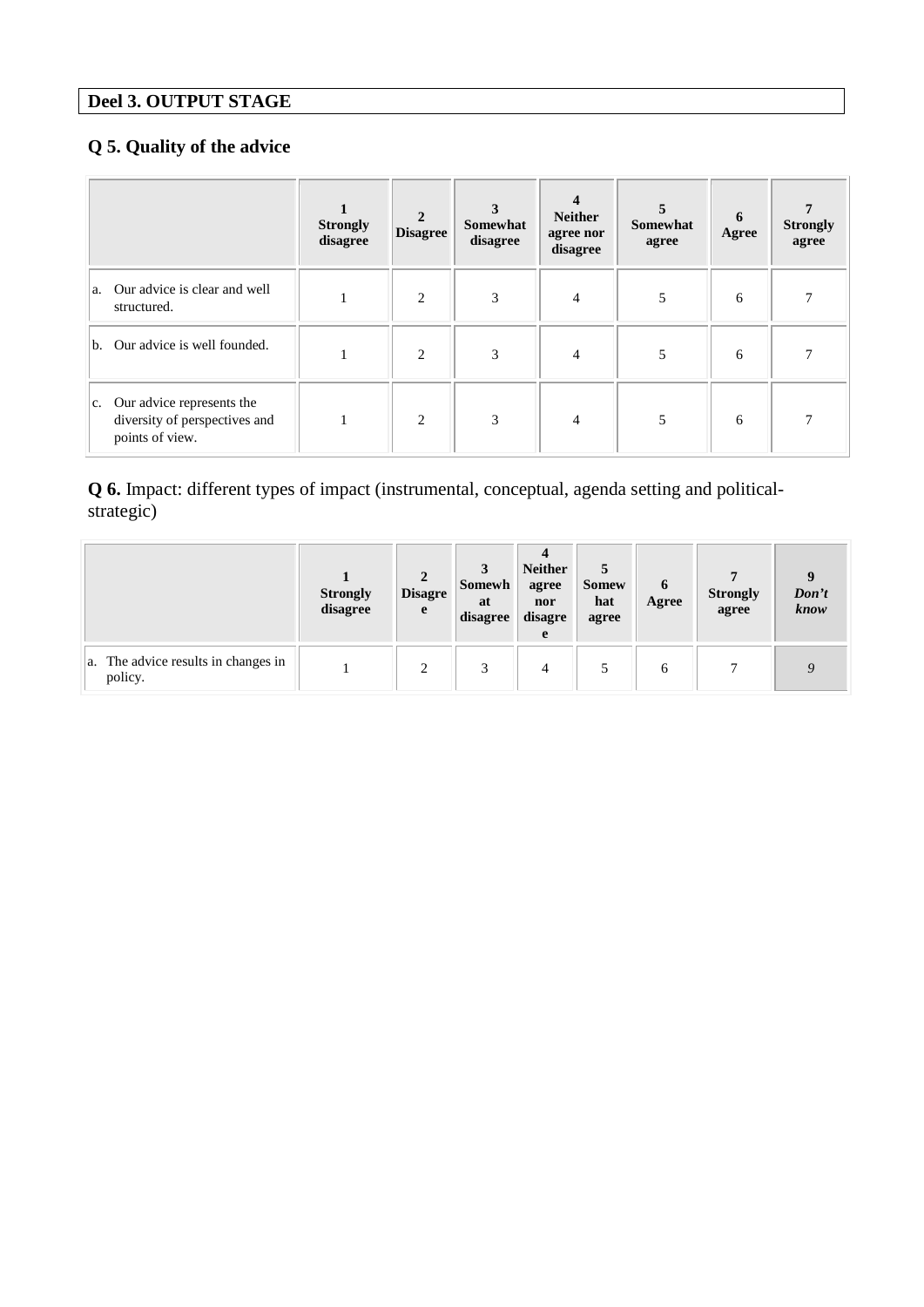|    |                                                                                                             | <b>Strongly</b><br>disagree | $\overline{2}$<br><b>Disagree</b> | 3<br>Somewhat<br>disagree | 4<br><b>Neither</b><br>agree<br>nor<br>disagree | 5<br>Somewhat<br>agree | 6<br>Agree | 7<br><b>Strongly</b><br>agree | 9<br>Don't<br>know |
|----|-------------------------------------------------------------------------------------------------------------|-----------------------------|-----------------------------------|---------------------------|-------------------------------------------------|------------------------|------------|-------------------------------|--------------------|
| b. | The advice contributes to<br>changes in policy perspectives<br>and influences the policy<br>makers' agenda. | 1                           | 2                                 | 3                         | $\overline{4}$                                  | 5                      | 6          | 7                             | 9                  |
|    | c. The advice is picked up by the<br>media.                                                                 |                             | $\overline{2}$                    | 3                         | 4                                               | 5                      | 6          | 7                             | 9                  |
|    | d. The advice initiates political<br>and societal debate.                                                   |                             | $\overline{2}$                    | 3                         | $\overline{4}$                                  | 5                      | 6          | 7                             | 9                  |
|    | e. The advice is used by policy<br>makers to legitimize policy<br>decisions.                                |                             | $\overline{c}$                    | 3                         | $\overline{4}$                                  | 5                      | 6          | 7                             | 9                  |